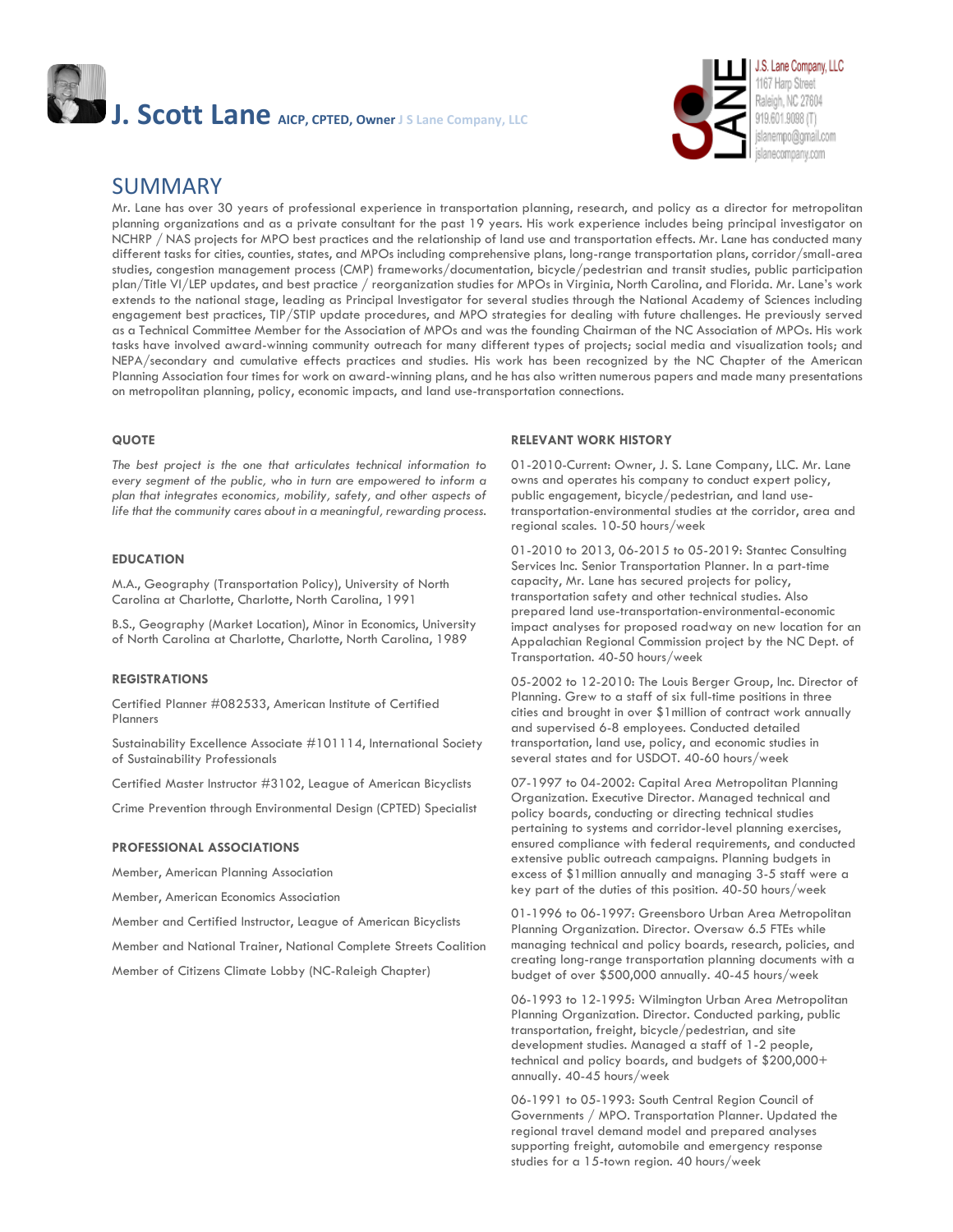**Bicycle / Pedestrian Studies**

Bicycle and Pedestrian Plan, Shallotte, NC (Task Leader). The coastal town of Shallotte, North Carolina possess a scenic character and abundance of natural resources, attracting many visitors every year. Connecting people to places is important not only for tourism, but for improving the safety and quality of life of residents. Mr. Lane developed the design, plan / policy elements, and conducted key stakeholder small group interviews.

Bike+Walk Implementation Plan, Durham, North Carolina (Project Manager) Mr. Lane authored text, prepared graphics, conducted public engagement, and oversaw junior staff in the preparation of this project- and policy-focused planning effort. The City moved forward quickly with implementing projects from this Plan, which received very favorable support from the City Council during its adoption.

Duke University Campus Active Mode Plan, Durham, North Carolina (Project Manager) Mr. Lane conducted technical analysis, reporting, graphics, and worked closely with various campus representatives for both Duke University and Duke Hospital to create its first-ever active mode transportation plan. The Plan was marked by extensive field data collection and numerous opportunities for engagement on-campus. This work was presented at the PENC Conference in 2017.

Bicycle Safety Clinic, Huntington, West Virginia (Lead Instructor). One of many bicycle safety clinics that Mr. Lane has led was done in conjunction with a corridor study in Huntington. An economically and social diverse population benefited from their children going through the course and raising the visibility of the project and client in a very positive light.

North Carolina Statewide Pedestrian and Bicycle Plan (Task Leader) Mr. Lane was responsible for portions of the *WalkBikeNC Plan*, including focus group development and execution; policy design and development; financing recommendations; draft plan review/edits; and one-on-one interviews with stakeholders.

US 1 Pedestrian Safety Corridor Study (Project Manager) Prepared the scope of work and served as project manager for this study of a two-mile-long stretch of urban arterial. Serious accident concerns related to transit station accessibility created part of the need for the study, which made detailed recommendations for eight intersections as well as information/program improvements for transit users.

Safe Routes to School Instruction and Training Manual + Video (Project Director) Mr. Lane prepared a SRTS manual for safe cycling for the fourth-grade classes at Wake Forest Elementary School; led both in-class and outdoor bicycle safety seminars; created and led a full-day parent/teacher training class; and prepared a "train-the-trainer" manual, safe routes map, and standard DVD video to help future iterations of parents and teachers conduct the course by themselves.

Greensboro Sidewalk Plan, Greensboro, North Carolina (Project Director) Closely supervised staff and helped create the city's sidewalk plan and priority funding procedures. This effort looked at accident rates and connectivity, as well as relying heavily on public outreach and community support.

Pedestrian/Greenway Inventory, Raleigh, North Carolina Prepared and won a Governor's Highway Safety Grant program award for \$80,000 to conduct 100% inventory of pedestrian facilities in a county of 600,000 population. Managed and was responsible for quality control of a contract that produced a GIS layer of all sidewalks and greenways located to sub-meter accuracy with attributes on condition, handicap accessibility, hazards, and composition. This project won an innovation award from the Consulting Engineer's Council of North Carolina.

Subsequently developed a system approved by the MPO to update the inventory every two years.

Bryson City Comprehensive Pedestrian Plan, Bryson City, North Carolina (Project Director) Mr. Lane was the Project Director for this pedestrian planning effort for a small but rapidly growing mountain community. Economic development, tourism, and project integration will be dealt with through multi-party outreach and pedestrian activity mapping.

Cary Comprehensive Pedestrian Plan, Cary, North Carolina (Project Manager) Mr. Lane was the Project Manager for this comprehensive pedestrian plan for Cary (population: 110,000). Cary is one of the more innovative and progressive cities in North Carolina, and will look to expand upon its reputation as a pedestrian-friendly community by integrating a number of existing plans and planning efforts that are underway. The project team conducted corridor and site studies to identify specific sets of improvements and undertake a significant public outreach effort to gather information for the plan.

Durham Comprehensive Pedestrian Plan, Durham, North Carolina (Project Manager) Mr. Lane served as the Project Manager for this comprehensive study that includes a complete inventory of pedestrian facilities as well as creating a new planning document to guide policy and capital investments in the City of Durham. Tasks included numerous public involvement activities; creating a project website; reviewing ordinances and policies affecting the pedestrian environment; and plan generation.

Town of Wake Forest Comprehensive Bicycle Plan, Wake Forest, North Carolina (Project Director) Project Director for the Town of Wake Forest's comprehensive bicycle plan. This plan included discussions of projects, programs, and funding mechanisms as well as specific design recommendations. A number of recommendations in the Plan have already been implemented.

UNC Greensboro Bicycle Master Plan, Greensboro, North Carolina (Project Director) This first-ever comprehensive study of bicycle facilities at the University of North Carolina at Greensboro included a review of campus bicycle policies and programs, and includes a detailed set of recommendations for new and retrofitted bicycle parking facilities with bid documents and cost analysis. Mr. Lane reviewed technical documentation, assisted with technical recommendations, and participated in staff presentations and public outreach efforts that included the development of a project website, display board and kiosk to gather input from students and faculty.

Safe Routes to School Plan Graphics, Colonial Heights, Virginia Mr. Lane developed and refined graphics and recommendations addressing the walking and bicycling conditions at the three elementary schools and one middle school in Colonial Heights.

Dunn Comprehensive Pedestrian Plan, Dunn, North Carolina (Project Director) Mr. Lane produced working papers on goals/objectives; policy recommendations; and design standards that include three-dimensional renderings of railroad crossing treatments and standard two-dimensional graphic images to support recommended treatments.

Town of Garner Bicycle and Pedestrian Plan, Town of Garner, North Carolina (Project Director) Mr. Lane helped prepare data entry / inventory requirements, deficiency analyses, mapping, and project recommendations for both cycling and pedestrian activity in the Town of Garner (population: 25,000). The plans and recommendations were integrated into a complete street system that included roadway and transit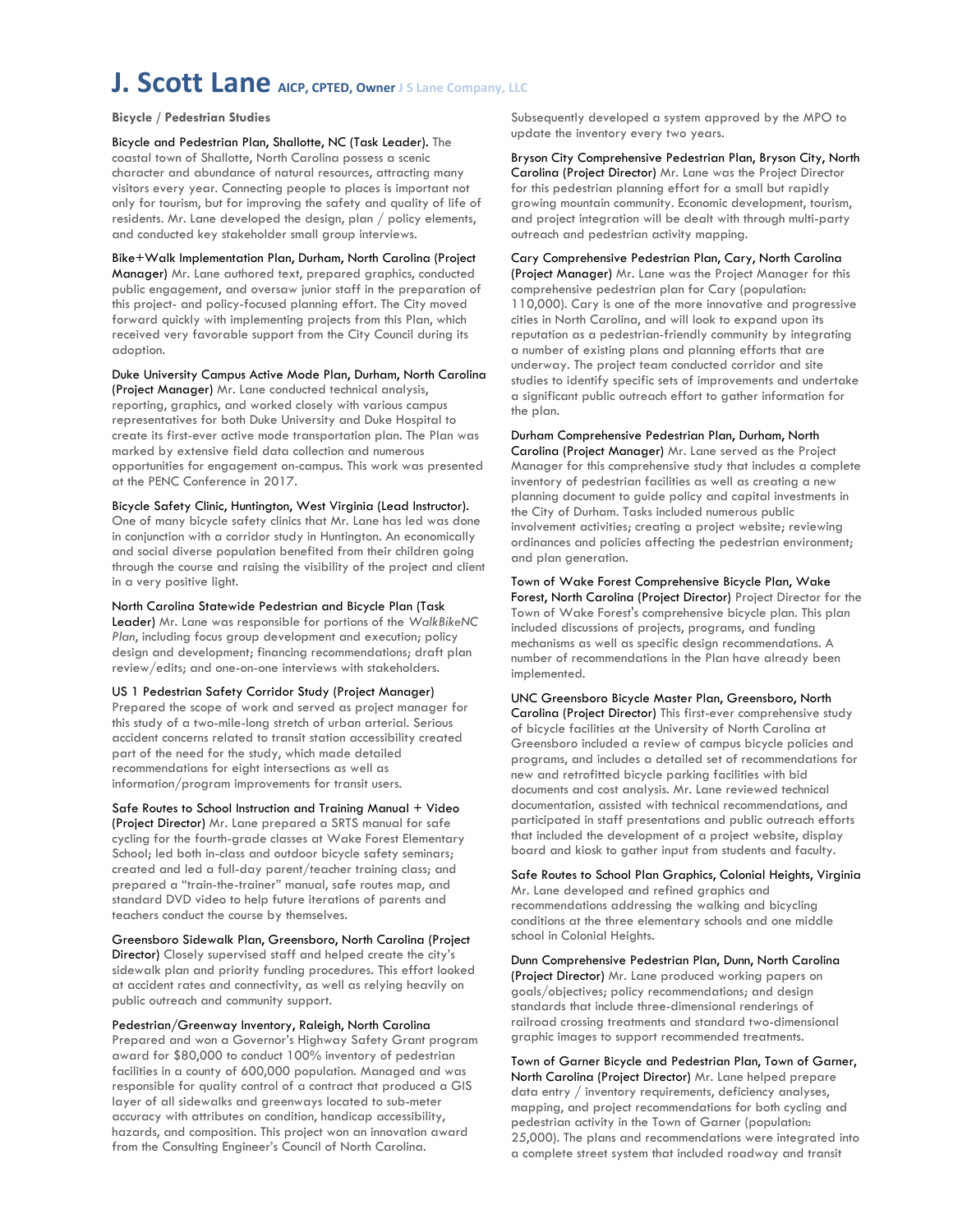recommendations as well, and financing / partnering options for implementation.

Morehead City Pedestrian Plan, Morehead City, North Carolina (Project Manager) Mr. Lane prepared agendas, conducted steering committee meetings, and prepared major sections of the report including policy, program, education, and project recommendations. Two open houses and a school-based outreach program complimented a strong Internet presence for the planning process.

Health Impact Assessment, Western Region, NC (Task Leader) Under contract to another firm, Mr. Lane conducted policy and gap analyses of statutes pertaining to the built environment and planning in NC to determine connectivity to health impacts and identified how integrating health themes into built environment decisions impacts a regional economy. Expenditures from all sources were considered, as were the results of a survey prepared by Mr. Lane that was completed by 819 residents.

Tom Hunter Road CPTED Assessment, Charlotte, NC (Task Leader) While employed by Stantec Consulting Mr. Lane conducted a 100% walk audit for this complete street project. Tom Hunter Road connects a low-income community to the proposed Blue Line passenger rail station. Part of the conceptual design was to conduct a CPTED-focused audit that identified specific design, maintenance, and lighting improvements in the corridor.

#### **Economic Development Studies**

Infrastructure and Financing Study, Bluefield, WV (Task Leader) Under contract to another firm, J. S. Lane Company was in charge of developing funding concepts integrated with conceptual designs for replacing a bridge crossing a Class I railroad in this historic coal town. The bridge was closed due to deficiency concerns to vehicular traffic, dramatically impacting access to economic opportunity for an historic Black community on the north side. Mr. Lane conducted meetings with USDOT's Innovative Financing Group and worked with designers to ensure that design elements slotted with the criteria for various funding opportunities. He was also in charge of developing multimodal access on the approaches to the bridge and the community.

Benefit-Cost Analyses for Federal Grant Programs (Project Manager/Task Leader) Mr. Lane has created the benefit-cost analysis, graphics, and text to support over 20 TIGER/BUILD grants, HUD grants, and some state grant writing as well. His work in this area involves the use of analytic tools like IMPLAN, RIMS, TREDIS, and self-developed analysis tools to create a compelling case for projects ranging from roadways to multiuse trails to rail lines to hospitals and programs. His work has helped win over \$100 million for clients and extends from Alaska to Kentucky (2020 grant) to Florida to Vermont (2021 grant).

Market Assessment in Support of Long-Range Area Plans (Task Leader) Mr. Lane has created an analysis procedure that develops publishable reports inside of linked MS-Excel™ spreadsheets to support small area, corridor, and comprehensive plans. The analysis includes time series and cross-sectional explorations of employment, population, demographic and residential / nonresidential market demands. The outputs also include an embedded location quotient analysis and a peer comparison. These studies have been completed for municipalities in Louisiana (2018); Garner, NC; Beaufort, NC; Fuquay-Varina, NC; and Aiken, SC.

Transportation Impact Study, Delphi, Ohio (Project Manager) Mr. Lane led the technical analysis and oversaw data collection on 29 peer projects that considered the costs and economic benefits to a small college town just west of Cincinnati, Ohio. The project was a proposed 1.1-mile greenway/sidepath project that would connect a small college, neighborhood, and quaint downtown together.

Improved safety, aesthetics, mobility, and property valuation were all factors assessed through the collection and assessment of various data sources, including private party. The project ultimately contributed to the decision of the Town to pursue the project.

#### Upstate Cost of Services Study, Greenville, South Carolina

(Task Leader) Mr. Lane, under contract to another firm, developed the methodology, collected information, and analyzed existing and forecasted cost information for multiple growth scenarios across a 10-county region in South Carolina. The work accounted for various capacity, operations, and multi-modal considerations to produce a realistic expectation of the cost of planned and laissez faire policies represented by four development scenarios. Both capital and maintenance expenditures were developed for roadway and transit modes based on existing plans and an analysis of capacity deficiencies likely under the scenarios. Additionally, Mr. Lane was responsible for developing similar cost information for utilities (water and sewer) and public service staff such as emergency response personnel and equipment based on prior and current capital expenditures for the counties and a sample of large and small municipalities.

#### Andrews to Murphy (A2M) Economic Impact Study (Task

Leader) Mr. Lane completed an economic impact study featuring comparative case studies, TREDIS modeling, and detailed stakeholder interviews to ascertain probable, optimistic and pessimistic economic impacts from a proposed reactivation of a 15-mile rail line in the mountains of western North Carolina. Detailed accounts of job creation impacts, fiscal (taxation) impacts, and revenue generation were supported by four case studies of various rail services, including freight, excursion, and passenger rail systems.

#### Economic Redevelopment Plan, Crossnore, North Carolina (Planner)

Mr. Lane completed an action plan for re-developing the community of Crossnore, North Carolina (population: 250). Tasks included developing cost estimates and scopes of service for context-sensitive roadway design, pedestrian/bicycle facilities, utility assessment, stream restoration, historic preservation, and economic incentives for this rural mountain community. Crossnore subsequently was awarded nearly \$100,000 from the N.C. Rural Center based on this report/grant application that was prepared.

Natchez Trace-Adams County Site Marketing Study, Natchez Trace-Adams County, Mississippi (Co-Project Manager) Mr. Lane was co-managing this study that examined the economic development potential, target markets, and specific development actions for an 825-acre site on the Mississippi River. A Phase I Site Assessment, interviews, public workshop event, engineering design, and economic assessment at regional and national levels was also conducted.

Development of Socioeconomic and Transportation System Data, Raleigh, North Carolina Responsible for reviewing field data for employment, housing, income, transit system, and roadway data for all or portions of five counties. Made numerous changes to traffic analysis zone boundaries related to updates and decennial census. Researched bicycle and pedestrian modeling and route evaluation tools such as the Bicycle Compatibility Index (BCI).

Development of Socioeconomic Data, Greensboro, North Carolina Assembled and reviewed base year and forecasted demographic data (employment by type and population/housing) for the Greensboro MPO during a regional model development exercise.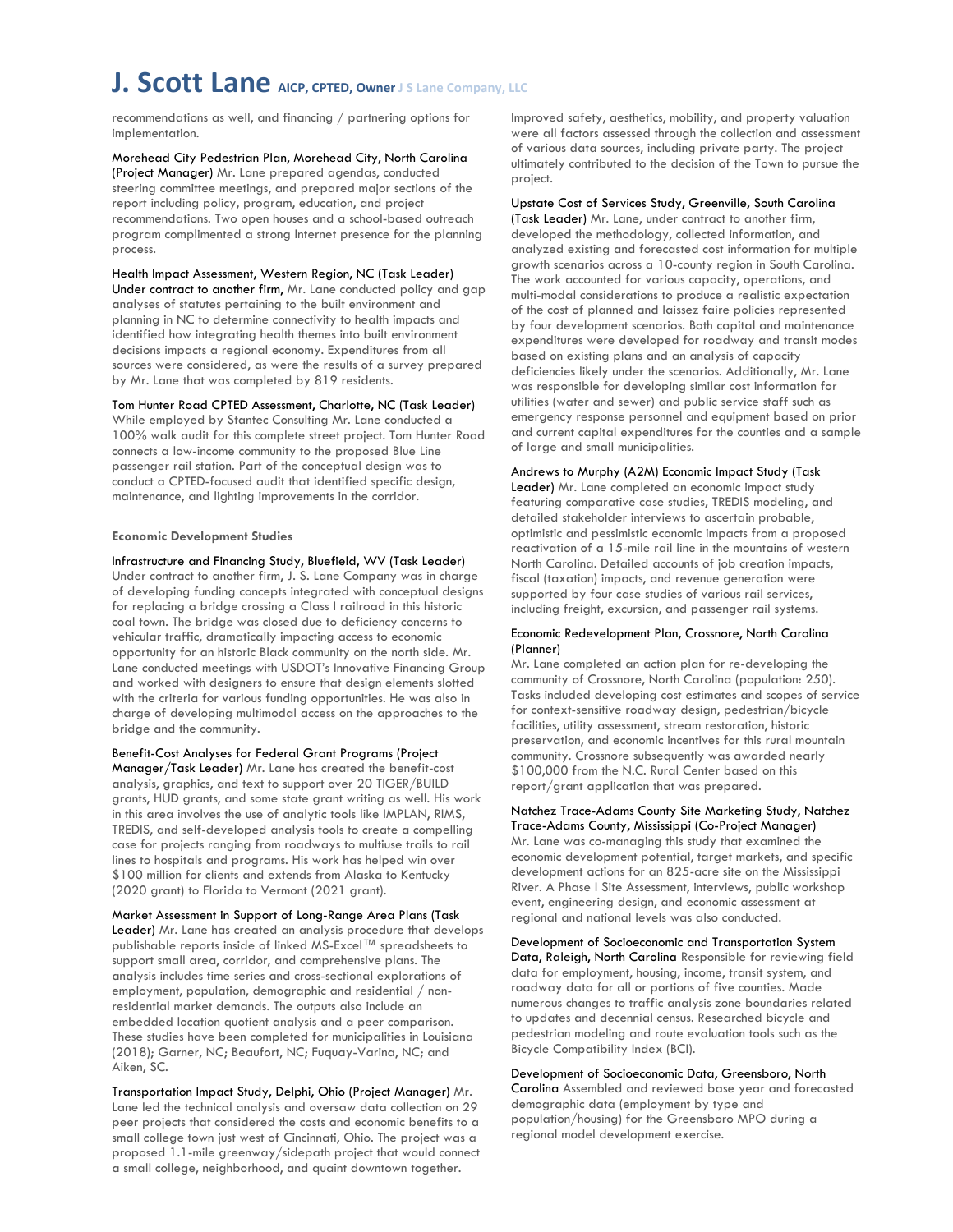#### Asheville Financial Plan, Asheville, North Carolina (Project

Manager) Mr. Lane prepared a comprehensive financial analysis and forecast for the French Broad River Metropolitan Planning Organization (MPO). This will become a major part of the federally-mandated long-range transportation plan update for this community of 250,000 in western North Carolina.

#### NEPA Documentation, Various Locations, North Carolina

(Transportation Planner) Prepared Draft Environmental Impact Statements and Environmental Assessments for transportation improvement projects. Tasks included field reconnaissance, data collection, noise and emissions analyses, functional designs using AutoCAD software, and report writing. Project areas included US 17 widening in Edenton, North Carolina; Yadkin County; and the Town of Murphy, North Carolina.

#### **Parking Studies**

#### Parking Improvement Plan, Wilmington, North Carolina

Directed field inventories, conducted land use study, and created travel demand model (QRSII) and GIS data layers to assess impacts of various parking improvement stratagems for downtown revitalization effort.

Raleigh Central Business District Parking Inventory, Raleigh, North

Carolina Directly responsible for creating a parking database using field measurements for both on-street and off-street parking. This resulted in a GIS database for parking facilities covering a 10x10 block area of the Central Business District that could be overlaid on existing planimetrics and aerial photography that could thematically display parking types (1-hour, loading zone, metered, etc.) and number of spaces per parking area.

#### **Transit Planning**

Regional Transit Feasibility Study, Capital Area and Fayetteville MPOs, North Carolina (Project Manager) Mr. Lane managed this project for Metro Analytics, which examined the ridership / revenue potential and physical feasibility / cost for different service design scenarios. The two primary rail corridors studied involved multiple rail operators as well as challenges in several smaller communities and at each terminus to take full advantage of walk-up and drive-up patrons. The study featured five peer case studies, a technical steering committee, presentations to the two MPOs that sponsored the study, and integration of multiple travel demand models as well as cross-validation of ridership through an alternative demand model.

Transit Scoping Study, Capital Area MPO, North Carolina (Project Manager) Mr. Lane identified 15 peer agencies to the growing Capital Area of Raleigh, North Carolina that have recently conducted major, regional transit studies. He created an interview question listing and conducted interviews of ten of these agencies to identify state-of-the-practice in several areas including public engagement; private freight interactions; land use planning/development; and policy issues. The final product will be used to guide a major regional study of five counties to identify and analyze opportunities for new and expanded transit services.

Coast RTA Site Feasibility Study (Task Manager), Myrtle Beach, North Carolina Mr. Lane was under contract through Stantec Consulting Services Inc. to provide public engagement, website development, and analytic as well as meeting facilitation skills to this site review and location study. The new site will need to accommodate passenger rail, intercity bus, local bus and taxi service to residents and major tourist movements in a state-of-theart facility that is an asset to the community.

Transit-Oriented Design Small Area Study, Town of Morrisville, NC (Project Manager) Working for Stantec Consulting Services Inc.,

Mr. Lane was selected to provide meeting facilitation, transportation/traffic analyses, and report generation talents to this small area study in the middle of Morrisville, North Carolina. Morrisville (population 18,000) lies between the power centers of Research Triangle Park, RDU International Airport, Durham, Cary, and Raleigh and has had an explosive residential growth rate to go with its high number of employees. Stantec, led by Scott Lane as Project Manager, conducted a detailed, four-scenario traffic analysis and internal capture assessment to understand the impacts of proposed rail transit service and mixed-use development on trip generation and distribution on Morrisville's congested roadway network. Mr. Lane and worked closely with other products of the study, particularly the market assessment and workforce housing reports, to gain a better understanding of the holistic impacts of transit-oriented design elements such as high street connectivity, superior design amenities, and walking connections from the multi-parcel site to nearby employment centers, schools, and a future community college campus. Mr. Lane worked closely with staff to generate an implementation plan for achieving the results presented in the recommendations and goals for the project. Mr. Lane and others also facilitated numerous, innovative meetings, including a "whistle stop station" tour of the various project elements, public hearings, and planning/zoning and town council reviews.

Transit Service Feasibility, Wilmington & Wrightsville Beach, North Carolina (Project Manager) Mr. Lane conducted data collection, research, analysis and reporting activities necessary to complete an operational and cost feasibility recommendation for a fixed-route shuttle service. Wilmington is the major employment center in the region; Wrightsville Beach is approximately 12 miles away and attracts tourism and entertainment travelers.

Capital Area Transit System (CATS) Fixed Route On/Off Count Data Collection, Raleigh, North Carolina (Project Director) Mr. Lane was the Project Director for conducting an on-board count study of 23 routes for the Capital Area Transit System (CATS) in Raleigh, North Carolina. Survey crews were organized around run schedules to collect data of boarding/alightings; formatted in GIS to be displayed and analyzed for system upgrades; and included in spreadsheets in both run and route formations to facilitate rapid comparisons of performance.

Rail Feasibility, Raleigh, Garner, Knightdale, North Carolina (Project Manager) Developed scope of work (including addressing Federal New Starts Criteria) and coordinated with Atlanta Region Office of FTA and committee for rail connection between Raleigh, Garner, Knightdale and two other towns. The scope integrated local, state, and private consultant work tasks to create an extremely cost-effective product.

#### **Planning and Policy**

Organizational Framework Study, Capital Area Metropolitan Planning Organization (Project Technical Lead) Under contract to another firm, J. S. Lane Company and Scott Lane developed and conducted a member survey, staff interviews, staffing workload / salary analyses, recommendations for restructuring the largest and most-complex MPO in the State.

Governance Study, Durham-Chapel Hill-Carrboro Metropolitan Planning Organization (Project Technical Lead) Under contract to another firm, J. S. Lane Company and Scott Lane developed and conducted interviews, peer review studies, and analysis of current policy and practices to develop a set of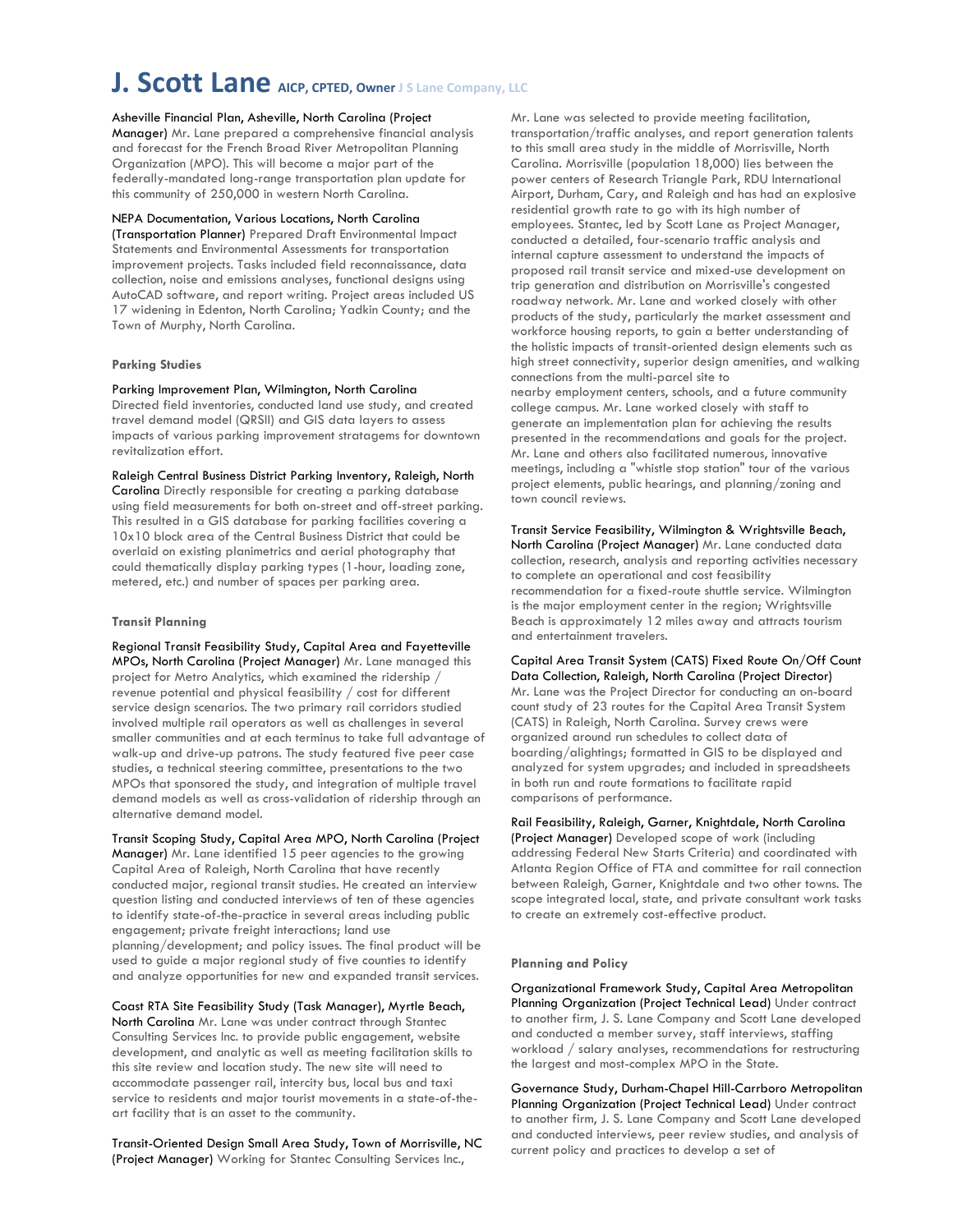recommendations for the dynamic and diverse DCHC MPO, part of the Triangle Region in North Carolina.

Comprehensive Plan, Annapolis, MD (Task Lead) Mr. Lane led the transportation component for this comprehensive plan for the historic capital of Maryland. His work included contributions to focus area designs, public workshops, development of a public survey, and preparation of existing conditions, recommendations, and performance-based planning goals and metrics. Mr. Lane's technical work included analysis, demographic studies, and conveyance of results through mapping, renderings, and infographics.

Comprehensive Plan, Wendell, NC (Project Co-Manager) Mr. Lane co-led this project with Meg Nealon / Nealon Planning. As the local liaison, Mr. Lane was responsible for the majority of the coordination and engagement, as well as preparing documentation and analyses for context, surveys, land use analyses, and transportation projects / policy recommendations. The study highlighted growth in and around the Town, and gaining a good understanding of the infrastructure and financial impacts of alternative growth scenarios to support that growth.

Strategic Master Plan, Troutman, NC (Project Manager) Mr. Lane led this effort and developed graphics, presentation tools, and an on-line social media site for a project that helped lead this small town (population of less than 5,000) at a time when it's residents were feeling the divisive pressures presented by a growing Charlotte, NC region along the Interstate 77 corridor. While other towns along this growing route had accepted contemporary growth styles, patterns, and densities, Troutman desperately wants to maintain its heritage while still accepting quality new development that complements its vision for the future. To do this, an action-oriented plan was needed that both articulated a vision and also translated that vision into real action steps. Twelve topic areas explored with the town, including transportation, housing, and recreation, introduced strategies that were achievable and feasible for the town to take on.

Congestion Management Framework Studies, Tampa Bay, FL and Charlotte, NC (Project Manager) Mr. Lane worked closely with the staffs of two MPOs (Hillsborough, FL and CRTPO, NC) to develop the process and frameworks for these two independent projects. Mr. Lane researched available data sources and aligned the information to the plan development / community goals to ensure a close fit between identification of congested or sub-standard locations across the MPO study areas as well as ensuring federal compliance. The product in each effort was a blueprint for developing and maintaining a useful and informative congestion management process for the two MPOs.

Congestion Management Process, Durham, NC (Project Manager) Mr. Lane, while working with Stantec Consulting, led the effort to create then update the CMP for the Durham-Chapel Hill-Carrboro MPO in the fast-growing and diverse Triangle Region. The focus was to create a federally compliant plan and process, but also to demonstrate how new technologies (e.g., StreetLight Data) could inform the process and provide important information to decisionmakers. The end product was intended to be easily accessible to a lay audience, distilling dozens of sources of information into clear, legible infographics and prioritized recommendations to address multimodal, recurring congestion, and non-recurring congestion issues.

Metropolitan Transportation Plan, Charleston Area Transportation Planning Study, Charleston, SC (Assistant Project Manager) The urbanized area and city of Charleston are steeped both in history and opportunity, with tourism and a resurgent manufacturing sector driving increases in population and demand for transportation services. The context of the area demands a nuanced approach, since the coastal environment is fragile and heavily impacted by new development. Both a city-wide plan for Charleston and a

MPO Metropolitan Transportation Plan for all or parts of three counties were created simultaneously, as well as a Congestion Management Process (CMP) and documentation. Mr. Lane led the CMP development, incorporating performance measures that looked ahead to project evaluations in the long-range planning study. He also assisted in the development of materials for and execution of steering committee and public information sessions and developed the project website. The project recommendations included all modes of travel, detailed hot-spot studies, and the incorporation of land use suitability analysis to prioritize projects that addressed resiliency, environmental, downstream cost of service, and emergency response concerns. A detailed policy section addressed several needs for creating sustainable development practices both inside and outside the curbline.

Metropolitan Transportation Plan, Southwest Louisiana (Project Manager) The revitalized port community of Lake Charles and Calcasieu Parish have enjoyed successful in part from a friendly community-oriented lifestyle and natural gas distribution investments. The metropolitan planning organization developed both a MPO plan and a separate section for the surrounding Calcasieu Parish simultaneously. Mr. Lane led the effort, substantially updating the performance / project evaluation process to include sustainability (economics and environmental) metrics that the public engagement effort told the staff was important, thereby integrating land use with transportation to high degree. The resulting user-friendly plan was published on paper and summarized in an on-line platform (Arc Story Map).

Comprehensive Transportation Plan, Town of Lillington, North Carolina (Project Manager) Mr. Lane conducted all of the technical analysis, public participation/input, report writing, GIS analysis/mapping, and graphics for this report that integrated recent updates to the land use plan as well as positioned the Town for local- and state-generated improvements and policy concepts that would preserve and enhance a great community.

Tampa Bay Region MPO Regional Best Practice Study, Florida (Project Manager) This 18-month-long study examined the relationships between three "core" MPOs in the Tampa Bay area as well as surrounding MPOs that share boundaries. A three-volume report addressed technical, data-driven relationships between the core MPOs; an in-depth examination of the structures of the core MPOs and relationships to nine peer MPOs from around the country; and a final phase that makes specific short- and long-term recommendations for strengthening regional operations, partnerships, and opportunities. Two open, collaborative public workshops and a dozen steering committee meetings helped inform and direct the planning process and recommendations.

Northeast Area Study, Capital Area MPO, North Carolina (Project Manager) Supervised and supported five subconsultants for this project study covering nine municipalities and two counties in CAMPO. Mr. Lane developed scoping elements, carried out public engagement opportunities, and conducted or supported technical analyses including multimodal level-of-service assessments and spatial distributions of accidents using geographic information systems.

Western Boulevard Corridor Study, Raleigh, North Carolina (Project Manager). Mr. Lane oversaw this complete streets project, including lighting studies, video capture, interviews, and traffic simulation studies to support access and multimodal recommendations in this one-mile corridor that serves as both gateway to the center city and conduit for NC State University. Public engagement involving many stakeholders including NC State University, multimodal level-of-service analyses, return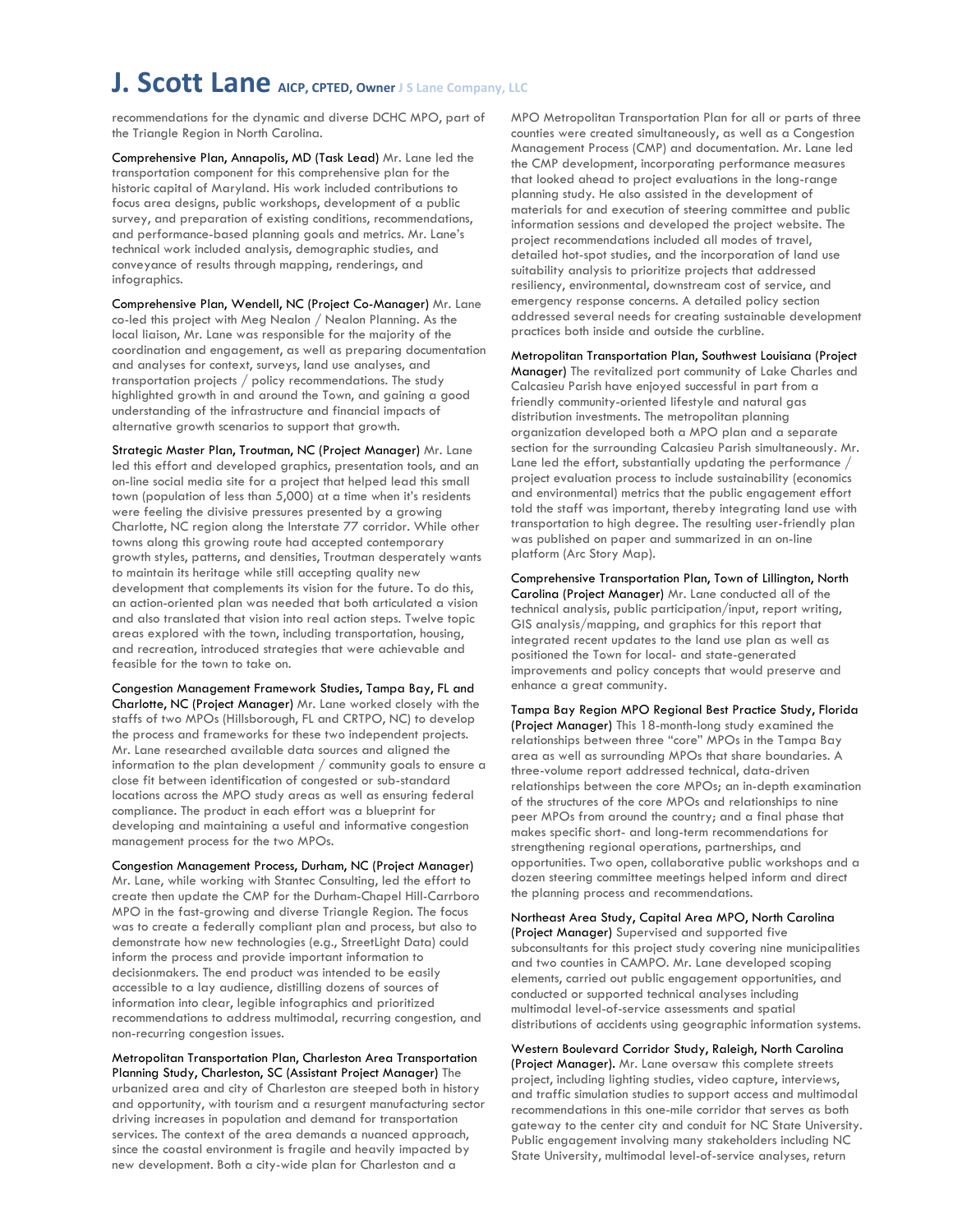on investment (ROI) economic impact analysis for three very different build options, and detailed conceptual designs were direct contributions from Mr. Lane. The resulting short- and longterm recommendations included intersection redesign, cycle track recommendations, and a new, separated-grade crossing of the sixlane arterial that had been studied for more than 20 years by a half-dozen projects in the past. The outcome was a project recommendation that was funded shortly after the study's completion.

Corridor Study for Birmingham Beltway (Task Leader). This project is the southernmost location for the Appalachian Development Highway System (ADHS) and was proposed to include 14 interchanges. Potentially bringing a lot of new growth and development to the area, Mr. Lane was charged with considering and quantifying induced and secondary impacts from the transportation project. This type of analysis requires a strong understanding of economic impacts as well as social, environmental, and traditional / induced traffic analyses. The project quantified water quality, secondary growth, land consumption, and other impacts into the NEPA (National Environmental Policy Act) analysis and documentation.

University Boulevard Complete Street Project, Morgantown, West Virginia (Task Leader) Mr. Lane conducted both the multi-modal planning and policy development for this three-mile-long corridor that traversed downtown Morgantown, West Virginia University campus, and residential and commercial areas. The variety of stakeholders and topography both challenged and informed this study that culminated in a conceptual design, renderings, and ordinance language protecting and enhancing the corridor. A technical steering committee, public workshops, and walk audit greatly enhanced the detail and scope of the recommendations.

Metrolina Transportation Framework Study, Various Locations, North Carolina (Project Manager) Mr. Lane was the Project Manager for this examination of the policy, financial, and functional implications of merging or partially consolidating the functions of three metropolitan planning organizations and two rural planning organizations centered on the largest city in the Carolinas. The study was prompted by changes in federal and state policies, as well as the desire on the part of some local officials to create a more unified voice and planning environment in this complex region. The study considers seven peer MPOs/regions around the country and involved both extensive policy reviews and internal studies conducted through survey instrumentation and eight focus groups.

Mecklenburg-Union MPO Policy Review Study, Metrolina Region, North Carolina (Project Manager) Mr. Lane prepared detailed studies and reviews of the UPWP, voting/quorum/fee allocation structure, and new member support services to this MPO of 1.3 million people spanning four counties and 25 municipalities.

Long-Range Transportation Plan Updates, Raleigh, North Carolina (Project Manager) Research, reporting, and project oversight of the development of two comprehensive long-range transportation plans (LRTP) for a 600,000 population MPO (13 governments) in 1999 and 2002. Developed regional demographic profile; updated and applied revenue and cost forecasting models; reviewed travel demand model operations and output; prepared all documentation.

Smith Creek Parkway, Wilmington, North Carolina (Task Leader) Assisted and conducted studies assessing the impacts of Smith Creek Parkway on various sections of the city. This included impacts to residential streets during different phases of construction as well as cumulative impacts to a low-income and minority neighborhood in the north end of the City.

Independence Boulevard Corridor, Wilmington, North Carolina (Project Manager) Performed analysis and report for

environmental mitigation of parkland adjacent to State/Federal road project. Researched and prepared all documentation related to parkland (4F) impacts.

Stanley Road Corridor Study, Greensboro, North Carolina (Project Manager) Conducted community meetings and developed CIP project alternatives for this important connection between two major thoroughfares.

Traffic Calming Program and Studies, Wilmington, North Carolina (Project Manager) Developed a traffic calming program for the City of Wilmington and performed several traffic calming studies which included design and placement of traffic control devices, community outreach, and coordination with local officials and planning/engineering staff.

New Garden Road Traffic Impact Study, Greensboro, North Carolina (Project Manager) Oversaw and assessed traffic impact assessments on numerous properties, reviewed design alternatives and traffic analyses, and met with community members for a major corridor study conducted by private developer.

NC 54/Morrisville Corridor Study, Morrisville, North Carolina (Project Manager) Developed scope of work and managed corridor study focusing on alternative alignments and related traffic impacts assessed by the use of a regional travel demand model. The product was a report containing an assessment of multiple alignments in an urban setting that addressed property and sub-regional traffic concerns.

US 64 Bypass Interchange Study, Knightdale, North Carolina Developed scope of work, assisted with land use development scenarios with local government members, and oversaw project to determine land use/transportation interactions in microsimulation and travel demand modeling environments. Project demonstrated conclusively that effective collector street and walk-friendly transportation systems can support higherdensity, mixed-use development with less congestion impact on nearby freeway interchanges.

Integrated Project Delivery: DOT Organizational Redesign, North Carolina Department of Transportation (Planning Team Leader) The North Carolina Department of Transportation maintains 75% of the road miles in the state and takes a leadership position in providing transit, active mode, and technology products and services to over 10 million people. Beginning in 2018, the State DOT embarked on a process examination and overhaul from systems planning all the way to construction. Mr. Lane initially participated, then took over as leader, the Planning Team, one of four teams that spearheaded the change process. He helped conduct best practice studies in other states; prepared recommendations; and reviewed many others prepared by his team in corridor, systems, multimodal, traffic safety, and feasibility study areas. The process required both insight and attention to details and customers internal and external to the department.

NCHRP 08-122: Metropolitan Planning Organizations: Strategies for Future Success (Co-Principal Investigator) After being around for more than 50 years, this NCHRP study will comprehensively document the challenges in the future of the metropolitan planning organization and the best opportunities for meeting them. Technology, inter-related practices (e.g., land development, engineering, economic development), and communicating effectively with a more transparent and communicative public are part of the shifting foundation of MPO practice, but each MPO fits into peer groups based on resources and state-level policy contexts. The study works with these peer groups and conducts new research to refine these challenges and present solutions.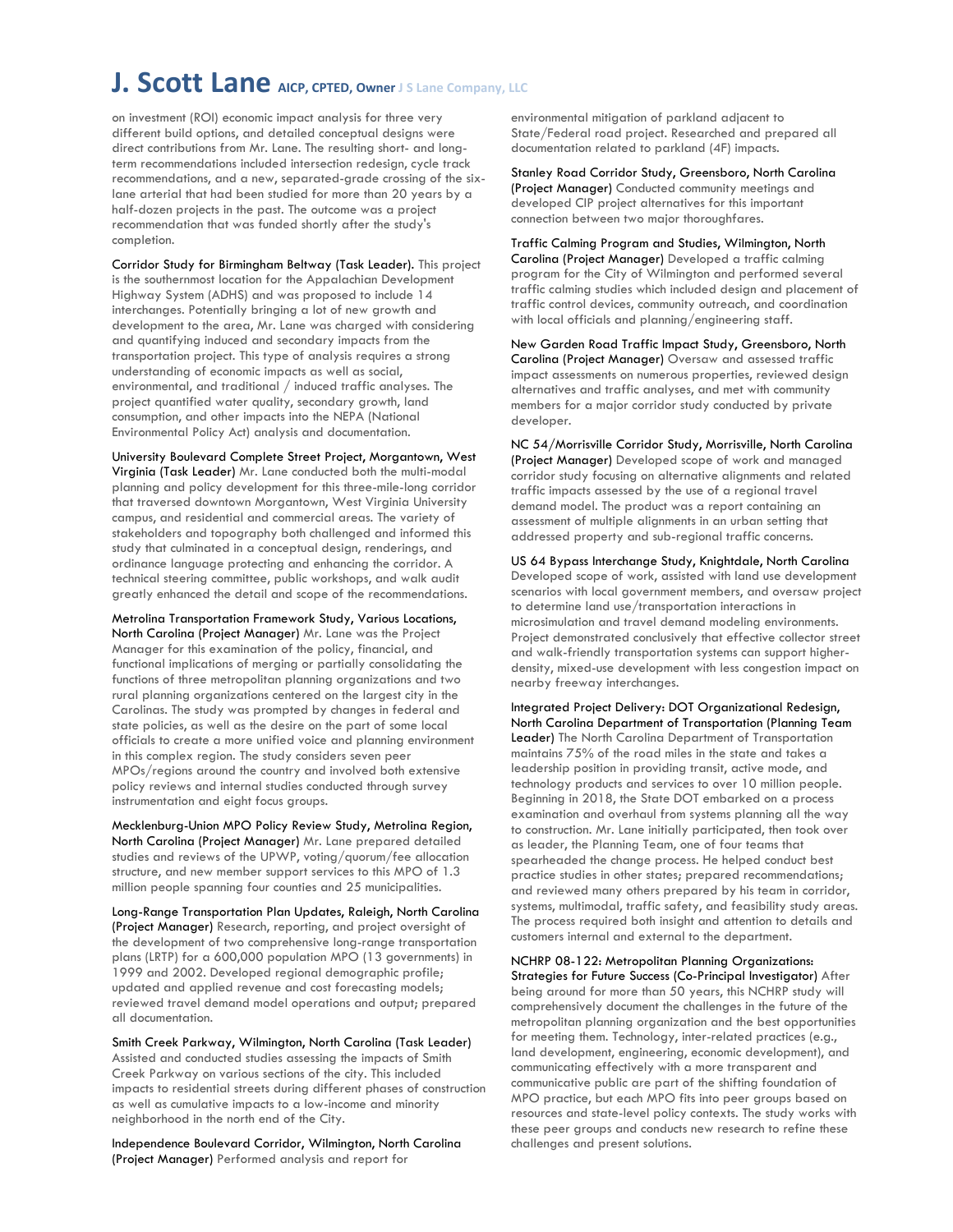SHRP 02 C08: A Community Visioning Approach to Support the SHRP 2 Collaborative Decision-Making Framework For Highway Investments, Various Communities (Technical Lead) Mr. Lane provided support in the area of toolbox development for an online support system of outreach techniques tailored to various communities, as well as researching linkages to community impacts and indirect/cumulative effects and their relationship to effective community visioning practices.

NCHRP 08-72: Practical Approaches for Involving Traditionally Underserved Populations in Transportation Decisionmaking, Nationwide (Project Manager) Mr. Lane was responsible for developing an on-line toolbox of case studies and approaches to engage low-income, minority, aged, mobility handicapped, low English proficiency and other populations poorly served by traditional engagement methods. A complete nationwide case study resulted in a user-friendly and accessible database of techniques that describes approaches, benefits, and resource costs.

FHWA MPO Technical Assistance, Hampton Roads, Virginia (Technical Advisor) Mr. Lane served as a co-author and technical advisor to the Hampton Roads Transportation Planning Organization (MPO) to help them address several corrective actions stemming from the last federal certification review process. Mr. Lane aided the MPO and other staff in developing Title VI, Limited English Proficiency plans and supporting mapping and performance measures guidance. Two other MPOs were also served under this FHWA contract. A separate contract was developed with Mr. Lane as co-Manager to help Hampton Roads address corrective actions from a federal review, focusing on improving public engagement integration into the planning process. HRTPO is now a practice leader in this area.

Gulfport Regional Planning Commission (GRPC) Title VI and Public Participation Plans, Gulfport, Mississippi (Co-Project Manager) Mr. Lane was the principal author of the creation of a new Title VI Plan for this TMA in the Gulf Region of Mississippi. The impact of severe hurricanes implied that traditional census-based location strategies for targeting underserved populations would be ineffective, prompting Mr. Lane to develop a multi-source strategy including local, national, and proprietary data sources. Mr. Lane also created a performance monitoring system and target measures for the MPO, and subsequently prepared sections of an update to the full Public Participation Plan under contract to another consulting firm.

NCHRP TIP **Synthesis 419**, Nationwide (Principal Investigator) Mr. Lane developed the scope of work for this nationwide policy study that examined how metropolitan planning organizations effectively carry out amendment/modification processes under normal and duress conditions. Mr. Lane developed on-line survey instruments for FHWA/FTA/DOTs to identify strong practice MPOs, then developed a second survey to assess the performance of those MPOs and their TIP change procedures. Case studies with a number of MPOs rounded out the analysis and provided key experiences for other MPOs to draw upon as they consider how to efficiently manage change within their organizations. This study was particularly timely during both major federal grants through economic revitalization as well as a federal rescission that impacted the financing and capacity of many MPOs across the country.

Wilmington Multi-Modal Transportation Center Design and Site Assessment, Wilmington, North Carolina (Project Manager) Mr. Lane was the Project Manager and chief reporter for this project that evaluated areas and specific sites to determine the optimal location for a proposed intermodal center (local and intercity bus, taxi, and future rail services). Mr. Lane conducted extensive field research to determine the suitability of one or more sites in the downtown area of this city of 100,000 people.

#### Natchez Trace-Adams County Site Marketing Study, Natchez Trace-Adams County, Mississippi (Co-Project Manager)

Mr. Lane co-managed this study that examined the economic development potential, target markets, and specific development actions for an 825-acre site on the Mississippi River. A Phase I Site Assessment, interviews, public workshop event, engineering design, and economic assessment at regional and national levels will be conducted. Also responsible for developing enhanced web content.

PM2.5 Source Apportionment Study, Western Piedmont Council of Governments, North Carolina (Project Manager) Mr. Lane was the Project Manager for this assignment that considered the local and sub-regional influences that are contributing to a PM2.5 violation of the National Ambient Air Quality Standards (NAAQS) in Hickory, North Carolina. Data review, comparable site reviews, land use characterizations, air dispersion modeling (AERMOD) were performed as a part of this study, which required close coordination with EPA and N.C. Division of Air Quality. A stakeholder input session and telephone "hotline" were used to help refine and promote mitigation strategies.

Outer-Outer Belt Study, Charlotte, North Carolina (Transportation Planner) Developed analysis framework for Carolina's Transportation Compact (CTC) and I-40 Corridor Study using transportation planning model (TransCAD).

Site Plan Review, Wilmington, North Carolina (Transportation Planner) Assisted in site traffic impact review relating to anticipated traffic volumes and street impacts related to neighboring communities, intersections, Thoroughfare Plans, and roadway performance. Interpreted and reviewed site plans and requirements related to the City of Wilmington's Collector Street Plan. Performed modifications and updates to the City of Wilmington's Collector Street Plan.

US 17 Indirect and Cumulative Impact Study, Jones/Craven Counties, North Carolina (Project Director) Under contract to another firm, Mr. Lane was the Project Director for conducting this multi-county ICI evaluation and assessment of a proposed rural widening project on the North Carolina coast. Demographic and economic profiles, travel patterns and land use trends are being developed to support an analysis of the future effects of the roadway improvements.

Winston-Salem Northern Beltway, Forsyth County, North Carolina (Project Director) Mr. Lane was the Project Director for this comprehensive assessment of the indirect and cumulative impacts of building a 20-mile freeway facility around an urban area with 17 interchanges. The study utilized a growth allocation model, Internet-based survey, detailed aerial reconnaissance, induced travel, and parcel-based growth analysis to assess the potential, magnitude, and remediation efforts of new growth associated with the project.

Transportation Project Prioritization Study, Statewide, New Jersey (Deputy Project Manager) Mr. Lane was the Deputy Project Manager for this effort being conducted by the North Jersey Transportation Planning Authority (NJTPA), the fifthlargest MPO in the country. He was tasked with conducting national research into state-of-the-practice efforts to benchmark and prioritize transportation projects to apply to the NJTPA system. As one of the inputs to this study, Mr. Lane created and analyzed the results from a national on-line survey promoted by AMPO.

#### Quantifying Emissions and Travel Benefits from Land Use Changes, Nationwide (Project Manager)

Mr. Lane served as the Project Manager for this national research effort looking at how changes to land use patterns affect travel behavior pedestrian, bicycle, and transit modes,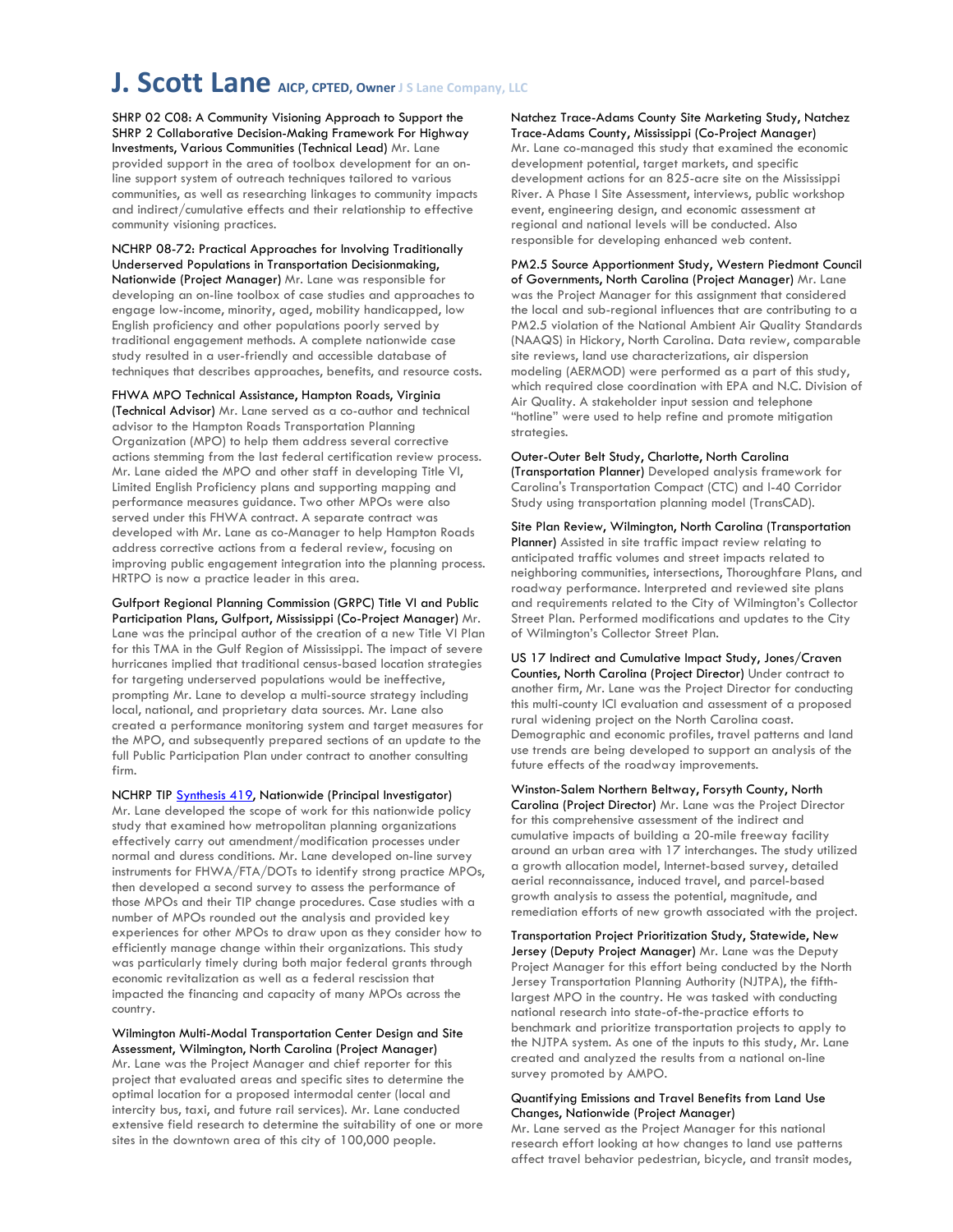and how these shifts affected mobile source emissions. Current quantitative methods were critically assessed and recommended improvements to practice and theoretical lines of research identified.

Land Use and Transportation Assessment, Statewide, North Carolina (Principal Investigator/Project Manager) Training NCDOT, private consultant, and local staff in the assessment of indirect and cumulative impacts caused by transportation projects. The project team produced draft guidance manuals and has performed this analysis in North Carolina and elsewhere. Mr. Lane was also the Project Manager for researching, coordinating and drafting guidance on indirect and cumulative impact assessment for the N.C. Department of Environment and Natural Resources.

Transfer of Development Rights Feasibility Study, Orange County,

North Carolina (Project Manager) Mr. Lane was the Project Manager for this comprehensive assessment of the economic and political potential of developing a TDR program in Orange County. Tasks include stakeholder interviews, developing decision matrices, project website, brochures, literature reviews, case studies, and interacting with a community Task Force assigned to this project.

Land Use Policy Guidance, Johnston County, North Carolina (Project Manager) Mr. Lane was the Project Manager for this preliminary guidance for this rural but fast-growing county in North Carolina. Mr. Lane researched issues with stakeholders in the various communities, and developed policy recommendations for dealing with aesthetics, infrastructure, schools, and transportation issues in the face of rapid economic expansion.

MPO Planning Support Services, Durham-Chapel Hill-Carrboro, North Carolina (Project Manager) Mr. Lane was the project manager for a Master Agreement Task Order to provide public outreach, technical analyses, and policy services for the development of the long-range transportation plan for the DCHC MPO, an extremely diverse study area of over 250,000 people.

#### Jacksonville MPO Program Management, Jacksonville, North Carolina (Project Director)

Mr. Lane was the Project Director for a program management contract that will conduct all of the activities of this coastal MPO of 120,000 people. Berger will have staff in place in Jacksonville's offices, and will carry out long-range transportation planning activities; administration to technical and policy boards; and perform supporting engineering and planning services on a variety of in-house assignments as well as managing outside consultants.

Town of Morrisville Planning Support Services, Morrisville, North Carolina (Task Manager) Mr. Lane served as a Task Manager for site review and planning services for this on-call service agreement. The latter included a submittal to the Capital Area MPO for priority projects, including five roadway, three bicyclepedestrian, and one enhancement projects. Mapping, project descriptions, and supporting statements were a part of the packet.

Town of Clayton Strategic Growth Plan Update, Clayton, North Carolina (Project Manager) Mr. Lane was the Project Manager for this study addressing growth-related issues in Johnston County, N.C. The project team used CommunityViz to assess a range of policy issues; developing a survey instrument; and working closely with focus groups and a Steering Committee comprised of staff and Planning Board members.

Update of Somerset County Public Works Capital Improvement Program (CIP) Handbook for Roads, Intersections and Bridges, Somerset County, New Jersey (Technical Lead) Updating county's capital project prioritization process to bring into alignment with current federal/state regulations as well as NJDOT and NJTPA goals and policies. Conducted a survey of New Jersey counties to compare CIP processes; compared Somerset's prioritization criteria to NJDOT and NJTPA to highlight differences and establish basis

for determining need for criteria and process changes. He developed approaches to improving process transparency, rationalizing scoring system and streamlining of criteria.

Town of Morrisville Transportation and Land Use Plans, Morrisville, North Carolina (Project Manager) Mr. Lane served as the Project Manager for the extensive preparation, public outreach, technical services, and reporting for these land use and transportation plans conducted for a rapidly-growing town of 18,000 people. Influenced heavily by the adjacent Research Triangle Park as well as nearby universities and the Raleigh-Durham-Chapel Hill metropolitan area, Morrisville sought a complete update of their existing, fragmented planning documents that focused on advancing the state-of-

the-practice in planning and service provision.

Best Practices Study, Hampton Roads Metropolitan Planning Organization, Hampton Roads, Virginia In response to a certification review highlighting a number of corrective actions, Mr. Lane, while under contract to another firm, provided recommendations for public participation, organizational structure, and other areas for this metropolitan planning organization in southeastern Virginia. An important part of this study was the completion of an extensive survey of 39 MPOs across the country to develop a peer group matrix of various practices being undertaken by MPOs in these program areas.

Town of Garner Transportation Plan, Garner, North Carolina (Project Director) Mr. Lane was the Project Director for this comprehensive study that will consider land use development, bus and rail transit, walking, bicycling, and automobile provisions for a growing Town of nearly 30,000 people south of Raleigh, North Carolina. Recommendations on connecting land use to transportation through development practices and green street design standards will also be a part of this study, as was a thorough public engagement plan including focus groups, organized meetings, survey, project website (www.GoGarner.org), and steering committee participation.

Gaston East-West Connector Indirect and Cumulative Effects Study, Gaston and Mecklenburg Counties, North Carolina (Project Manager) Mr. Lane was the Project Manager for this comprehensive study and analysis of a 14-mile, proposed tollway in Gaston and Mecklenburg Counties, North Carolina (west of Charlotte). As part of the Environmental Impact Statement, Mr. Lane coauthored the ICE Report, conducted interviews with 40 local area experts, prepared land use ordinance and policy reviews, and directed a grid-based land use suitability analysis incorporating both physical data and revealed preference survey data. The result was a comprehensive, qualitative and quantitative review of the potential for growth and development in the study corridor.

Crabtree Valley Transportation Study, Raleigh, North Carolina (Assistant Project Manager) Mr. Lane contributed to the public engagement process, including the development of summary videos, Facebook site, online surveys, history component, and descriptions of land use, public comments / surveys, and other aspects of the project. Crabtree Valley is a well-known traffic "hot spot," absorbing traffic from a regional mall, hotels, US Highway, Interstate Highway, and nearby office complexes and apartments. Mr. Lane oversaw the development of land use scenarios, including a detailed assessment of alternative trip generation figures predicted loosely in a backward stepwise regression analysis utilizing both US Census Journeyto-Work and Travel Behavior Survey data supplied by the regional modeling group. Mr. Lane also developed over 40 specific bicycle/pedestrian and transit recommendations to support minor and major roadway improvements.